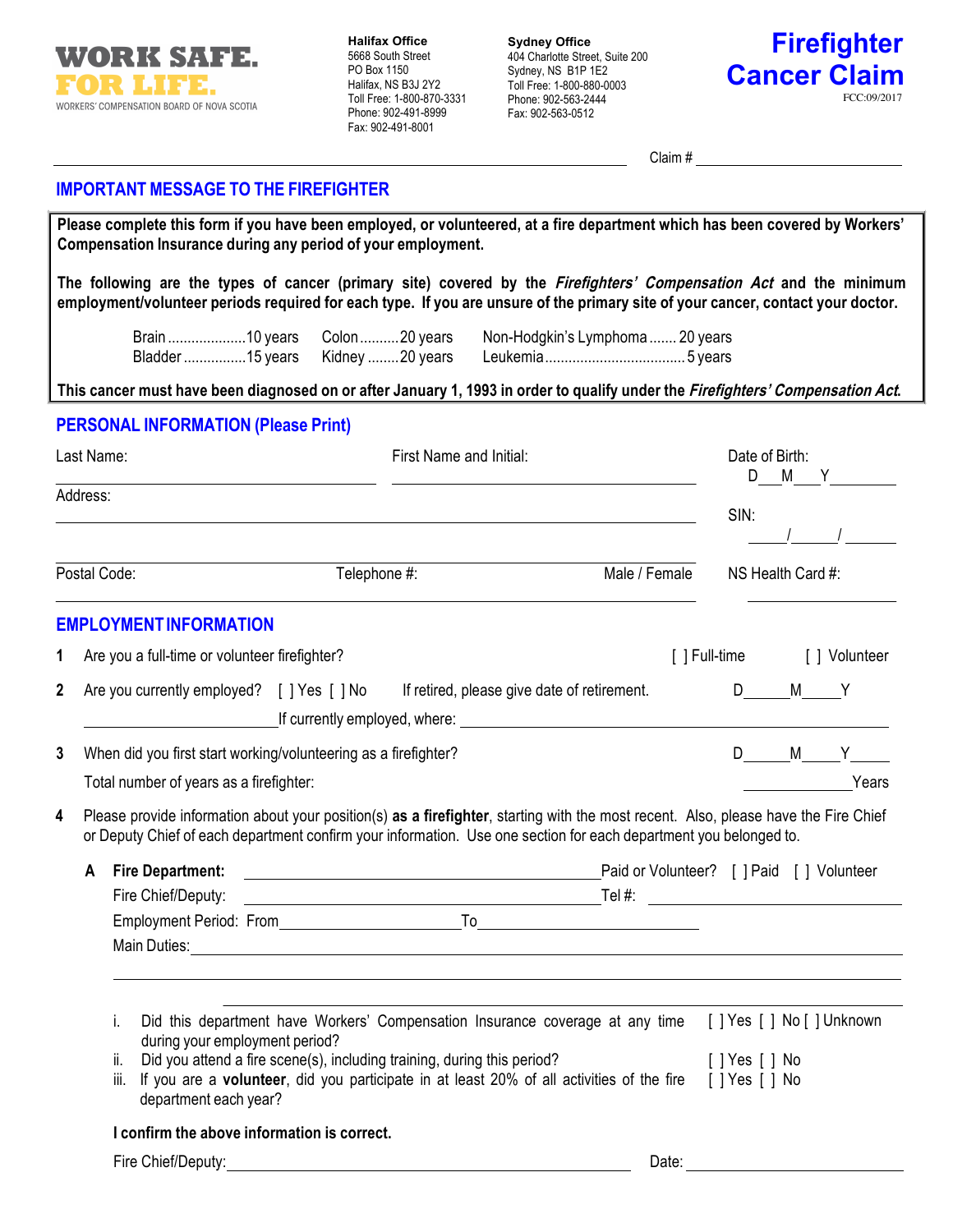**EMPLOYMENT INFORMATION (continued) MUST BE COMPLETED ON EACH PAGE SIN: / / B Fire Department:** Paid or Volunteer? [ ] Paid [ ] Volunteer Fire Chief/Deputy: Tel #: Employment Period: From To To Main Duties: i. Did this department have Workers' Compensation Insurance coverage at any time [ ] Yes [ ] No [ ] Unknown during your employment period? ii. Did you attend a fire scene(s), including training, during this period? [ ] Yes [ ] No iii. If you are a **volunteer**, did you participate in at least 20% of all activities of the fire [ ] Yes [ ] No department each year? **I confirm the above information is correct.** Fire Chief/Deputy: Date: **5** Please provide the name(s) of other employment, if any, during your volunteer firefighting period. **Employer Name Phone Phone Number Length of Service (approx # of years) Toxic Exposure (Yes or No) 6** Have you had any other claims with the WCB Nova Scotia? [ ] Yes [ ] No If yes, please list claim number(s): **7** Have you been awarded benefits for your cancer from a WCB outside Nova Scotia? **[ ]** Yes [ ] No If yes, please list the province(s) from which you receive benefits: **8** Please add any additional comments related to the employment information above.